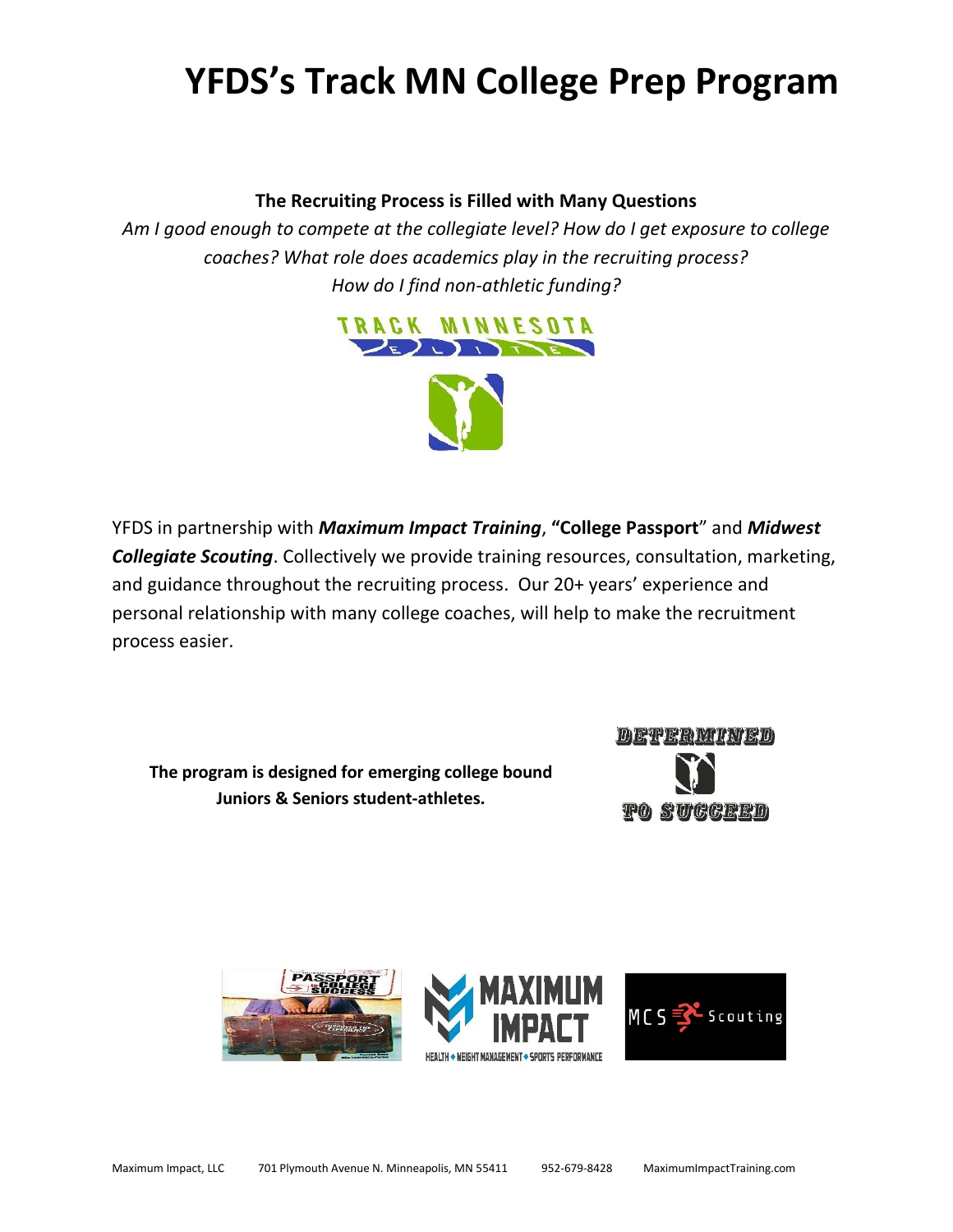## **YFDS's Track MN College Prep Program**

| <b>Seniors</b><br><b>Blueprint</b>                                                                                                                                                                     | <b>Juniors</b><br><b>Blueprint</b>                                                                                                                                                 |
|--------------------------------------------------------------------------------------------------------------------------------------------------------------------------------------------------------|------------------------------------------------------------------------------------------------------------------------------------------------------------------------------------|
| \$125 Monthly                                                                                                                                                                                          | \$125 Monthly                                                                                                                                                                      |
| <b>College Prep Program</b><br>1 Day per week.<br>Choose Tues or Thur. 6:00 - 7:00PM<br>YFDS Facility 701 Plymouth Ave. N. Mpls<br>How to still get a scholarship.<br>Recruitment timeline/ standards. | <b>College Prep Program</b><br>1 Day per week. Choose Tues or Thur. 6:00 - 7:00PM<br>YFDS Facility 701 Plymouth Ave. N. Mpls<br>Strategies to prepare for the recruitment process. |
| \$500                                                                                                                                                                                                  | \$1,000                                                                                                                                                                            |
| <b>Athletic Recruiting Service</b><br>Accelerated recruiting and consultation. Access to college<br>scout's database, personal profile development.                                                    | <b>Athletic Recruiting Service</b><br>Yearly access to college coach's database, profile<br>development, recruiting consultation and personal<br>connection with college coaches   |
| <b>MIT Track Training</b><br>2 to 3 days per week                                                                                                                                                      | <b>MIT Track Training</b><br>2 to 3 days per week                                                                                                                                  |

### **College Prep Workshops**

- ➢ Recruitment timeline for women/ Men
- $\triangleright$  Clearinghouse & FASA process guidance and important dates
- ➢ Track And Field Scholarship Standards
- ➢ Application Deadlines for athletes
- ➢ Profile updates
- ➢ Life Skill and Leadership Programing



#### **Athletic Recruiting Service**

- ➢ Distribution of player profile through MSC national coach's database system
- ➢ Profile management Updating of profile and re-distribution
- ➢ Strategies to Prepare for College recruitment
- ➢ College coaches' personal connections



### **Ala Carte Partner Services**



[Track & Field](https://maximumimpacttraining.co/general-track-field/) Training



**College Passport** 1on1 College Prep Consultation By Appt Only